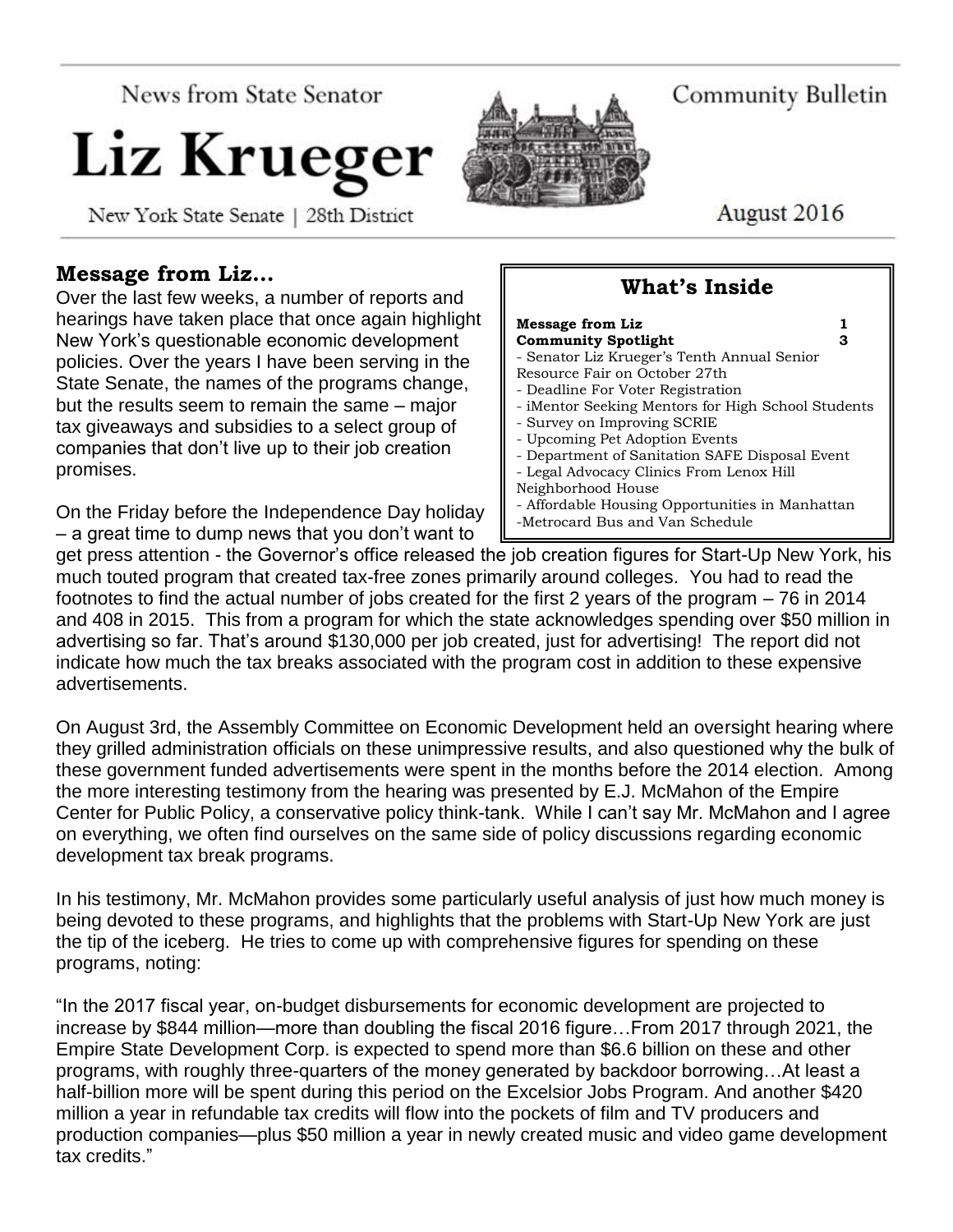Mr. McMahon notes additional programs that are also spending on economic development but unfortunately coming up with a complete accounting is extremely difficult, given the lack of transparency regarding economic development expenditures. Other states such as Illinois and Vermont require a Unified Economic Development Budget as part of their budget process, and I have long carried legislation that would create such a budgetary requirement in New York. Many of the legislators and testifiers at the Assembly hearing expressed frustration regarding the difficulty in evaluating the effectiveness of these programs given the difficulty in figuring out what they cost and linking that to real job creation.

These issues are highlighted in recent reports from Comptroller Tom DiNapoli on the Excelsior Jobs and Power for Jobs programs. In his review of the Excelsior program administered by Empire State Development, the Comptroller found a lack of documentation that many participants were even eligible for the program. Furthermore, because of a reliance on self-reporting by companies receiving credits for job creation, for many companies it was impossible to verify job creation claims, or that jobs met requirements for work hours.

Problems with the Power for Jobs program administered by the New York Power Authority (NYPA) were even more galling. NYPA allocates power to businesses and not-for-profits that agree to retain or create jobs in New York and to make capital investments. Among other findings, the report found that NYPA's method of reporting participation in the program resulted in overstating job retention and creation by almost 30,000 jobs.

I understand the desire by the Governor and economic development agencies to want to appear proactive in efforts to create jobs, particularly in struggling areas of the state. However, these programs need to be based on fact and not wishful thinking. The evidence continues to pour in that New York's current economic development policies may benefit specific recipients, but do not amount to a coherent or cost-effective strategy for job creation in the state.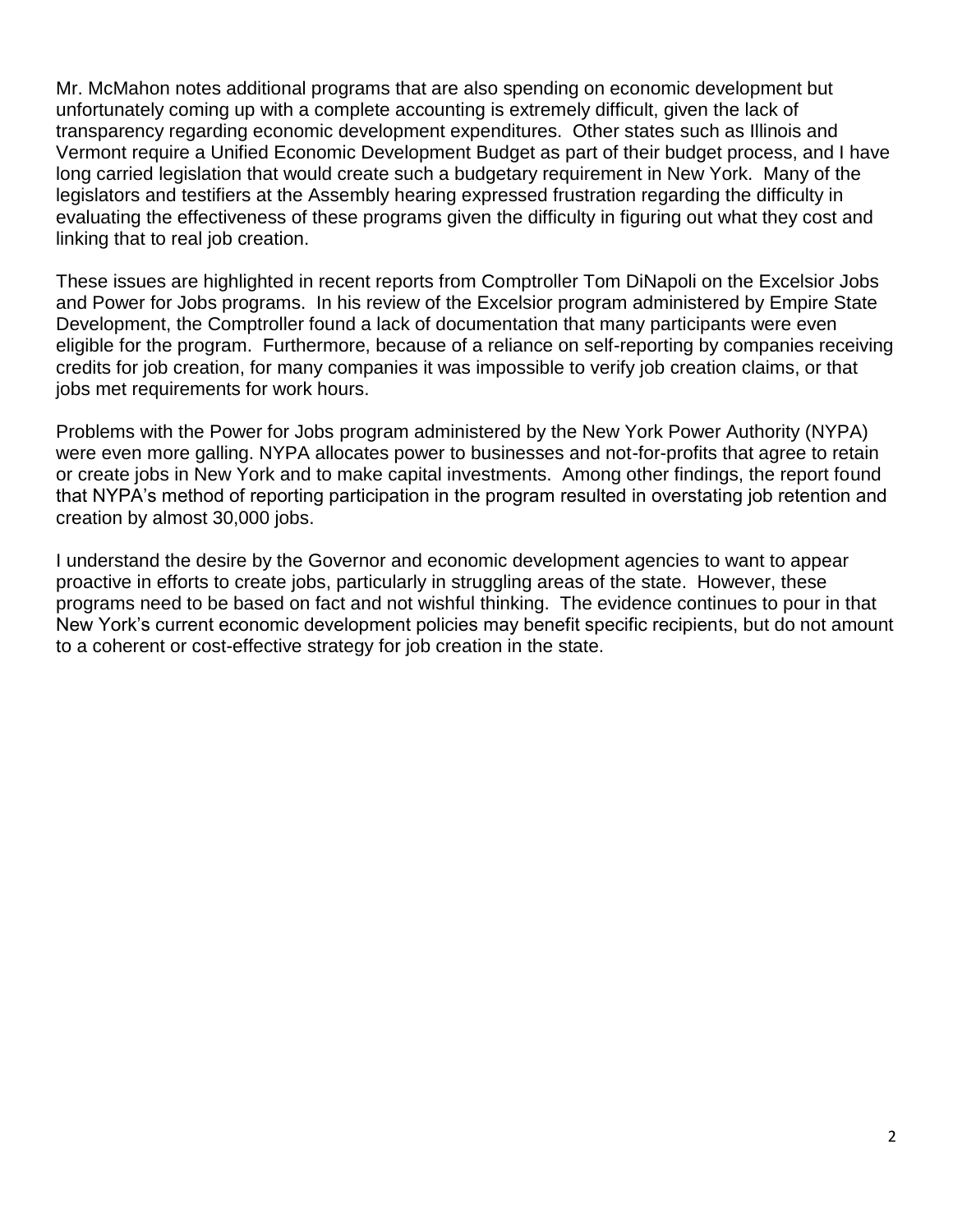## **COMMUNITY SPOTLIGHT**

#### **Senator Liz Krueger's Tenth Annual Senior Resource Fair on October 27th:**

My tenth annual Senior Resource Fair will take place Thursday, October 27th from 2:00 p.m. – 5:00 p.m. at Temple Emanu-El, One East 65th Street (at Fifth Avenue). Over 500 people attended last year's event. This year we will have over 50 exhibitors from non-profits and city and state agencies with information for Older Adults. Admission is free. Light refreshments will be served. NO RSVP NECESSARY. For further information, call (212) 490-9535.

#### **Deadline For Voter Registration:**

August 19, 2016, is the deadline to mail in a voter registration form to be eligible to vote in the state and local primary elections on September 13. You will need to enroll in a political party to be eligible to vote in that party's primary contests. Registering now will also put you on the voter rolls for Election Day, November 8.

Check if you're registered to vote here: <https://voterlookup.elections.state.ny.us/>

Print, complete and mail a registration form in one of 10 languages here: [http://www.nyccfb.info/nyc](http://www.nyccfb.info/nyc-votes/registering)[votes/registering](http://www.nyccfb.info/nyc-votes/registering)

You can also find your poll site at <https://nyc.pollsitelocator.com/search>

#### **iMentor Seeking Mentors for High School Students:**

iMentor is looking for dedicated adults to mentor high school students in the New York metropolitan area.

iMentor matches college-educated adults with high school students from low-income communities, in order to build college readiness skills. Mentors work with students via weekly online communication, and monthly in-person meetings that iMentor organizes.

iMentor currently has 3,500 active mentor/mentee pairs in NYC, and they're actively looking for another 1,000 adults to volunteer their time for this upcoming school year. Interested? You can learn more here:<http://imentor.org/becomeamentor> or complete the online application here: [https://nyc.imentor.org](https://nyc.imentor.org/)

Questions? Please reach out to Andrew Ockenden, iMentor's Recruiter for NYC Volunteers: [aockenden@imentor.org.](mailto:aockenden@imentor.org)

#### **Survey on Improving SCRIE:**

AARP New York City is working with LiveOn NY and Enterprise Community Partners to conduct a short survey regarding the Senior Citizen Rent Increase Exemption (SCRIE)/Senior Rent Freeze Program. A recent report documented that a substantial number of older New Yorkers on SCRIE are still paying over 50% of their income in rent. SCRIE freezes the rents of senior households living in rent regulated housing who are paying over one-third of their income in rent.

One of the major recommendations is that NYC establish a program where all seniors on SCRIE pay no more than one-third of their income in rent. This would be an important step forward in ensuring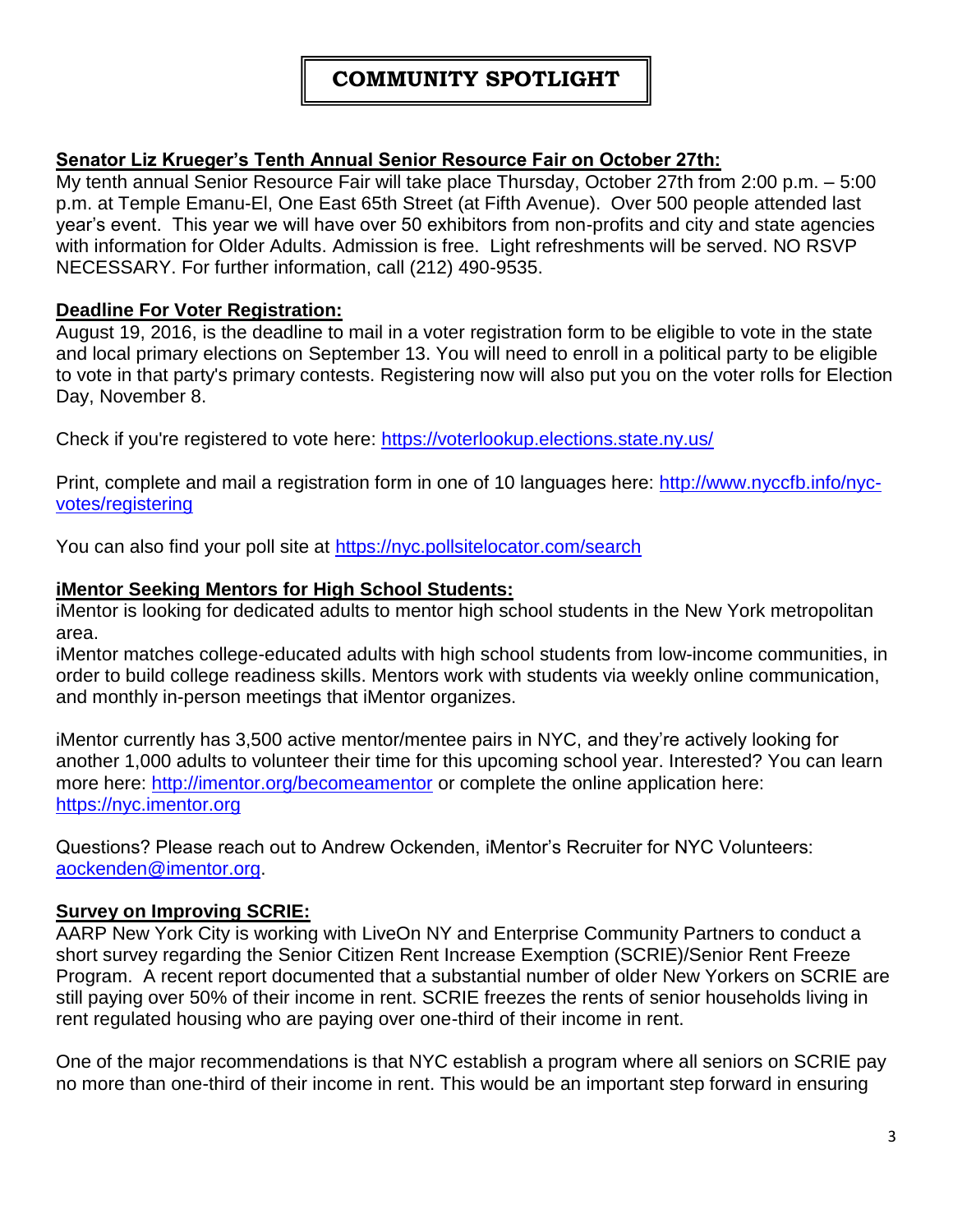that thousands of older New Yorkers in rent regulated apartments could continue to afford them and have money for other daily needs.

Please take this short survey to help improve the SCRIE program:<http://tinyurl.com/jy85ajl>

### **Upcoming Pet Adoption Events:**

Animal Care Centers of NYC (ACC) is sponsoring several Pet Adoption events around the district in December. Upcoming dates and locations are:

Saturday, August 13, 11-3PM: Biscuits & Bath Sutton Place, 1064 1st Avenue at East 58<sup>th</sup> Street

Sunday, August 21, 12-4PM: Petco Union Square, 860 Broadway at East 17<sup>th</sup> Street

Upcoming events are also listed at [http://nycacc.org/Events.htm.](http://nycacc.org/Events.htm)

#### **Department of Sanitation SAFE Disposal Event:**

To help residents dispose of harmful household products safely, DSNY hosts SAFE (Solvents, Automotive, Flammables, and Electronics) Disposal Events throughout the year in all five boroughs. Events are held, rain or shine, from 10 am to 4 pm. Because they are popular, be prepared for a line. Only NYC residential waste is accepted at SAFE Disposal Events, and no commercial vehicles are allowed. Residents must provide proof of NYC residency, such as a NYS driver's license or utility bill. Materials collected are either recycled, blended for fuel, or sent to licensed hazardous waste treatment facilities for safe disposal.

The next Manhattan event will be: [Sunday, September 25](http://www1.nyc.gov/events/nyc-safe-disposal-event---manhattan/30364/1) Union Square North Plaza South of 17th St between Park Ave & Broadway Cars enter at Park Ave & 18th St

#### **Legal Advocacy Clinics At Lenox Hill Neighborhood House:**

The Lenox Hill Neighborhood House Legal Advocacy Center Offers assistance on a number of different issues. Here is a list of their ongoing programs and clinics:

● SNAP (formerly Food Stamps) Clinics: Wednesdays from 10am to 1pm at Lenox Hill Neighborhood House, 331 East 70th Street. First come, first served. Bring proof of identity, income information, utility bill, proof of housing costs, information on any dependents and if you are 60 or over or on SSI/SSD, information on medical costs. For more information, call [212-218-0431.](tel:212-218-0431)

● SCRIE Clinics: call [212-218-0503 ext. 6](tel:212-218-0503%20ext.%206) for assistance in applying or recertifying for the Senior Citizens Rent Increase Exemption (SCRIE) program. The SCRIE clinic is open to tenants city-wide. Please note that due to the volume of calls, it sometimes takes up to two weeks for staff to respond to messages.

● Eviction Prevention: Walk-in clinic, every 2nd and 4th Monday of the month, from 10am to 1pm at 331 East 70th Street, for tenants who live, work, or go to school on Manhattan's East Side above 59th Street and on Roosevelt Island.

● End-of-Life Planning/Advance Directives: volunteer attorneys may be able to assist you with oneon-one counseling and individualized drafting of Advance Directives including Health Care Proxies, Living Wills, Powers of Attorney, and simple, low-asset Wills. If you are interested in being screened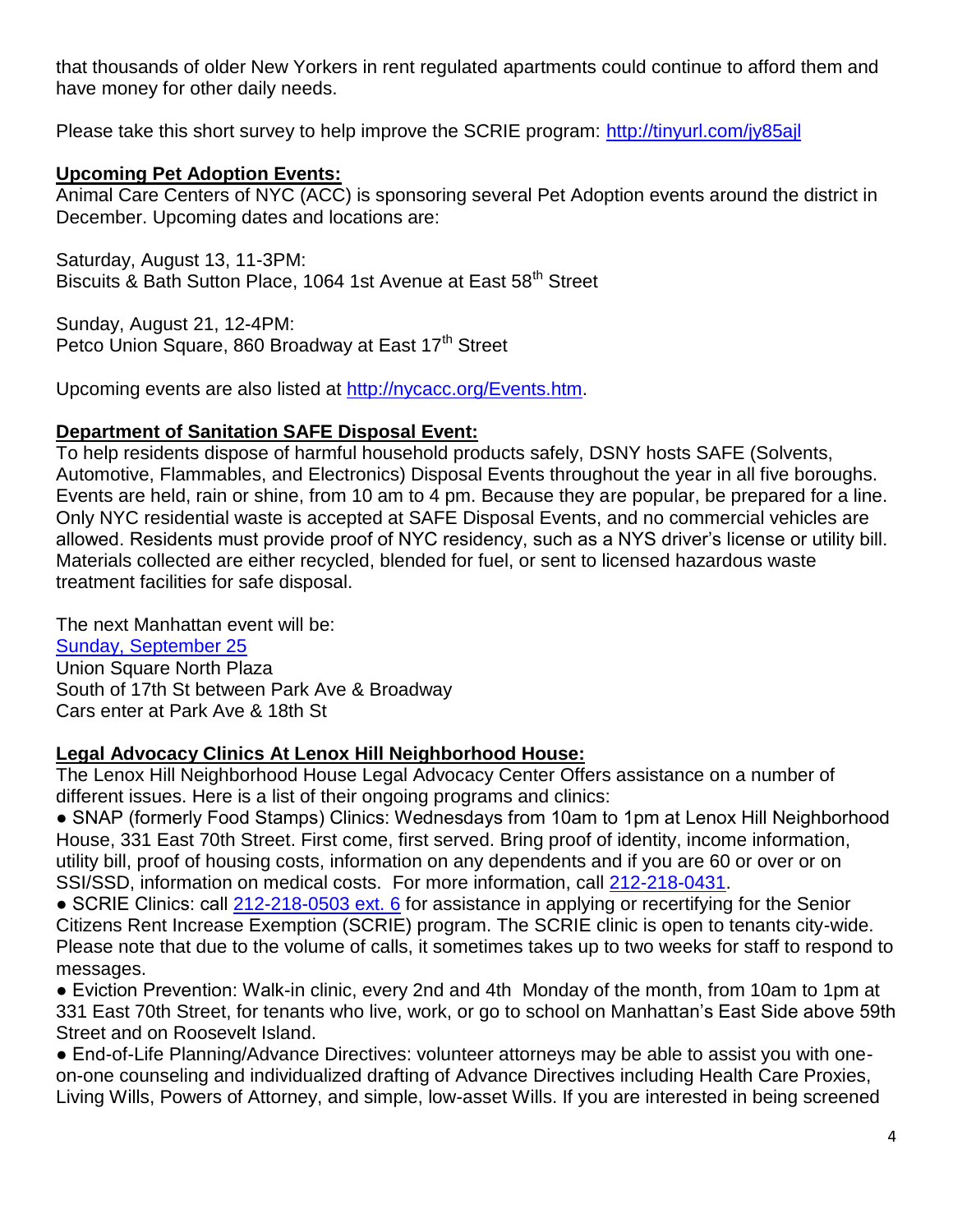for a possible appointment, call the intake hotline at [212-218-0503 ext 4.](tel:212-218-0503%20ext%204)

● Health Care Access/Medicare/Medicaid: call [212-218-0503 ext 3.](tel:212-218-0503%20ext%203) Find out about Medicare Savings Programs, Medicaid home care, Medicare Part D, Medicaid Spend-down, EPIC and if you are eligible for Medicaid.

• Health Insurance Enrollment: call [212-218-0432.](tel:212-218-0432) Assistance with finding and enrolling in an affordable health insurance plan.

#### **Affordable Housing Opportunities in Manhattan:**

**7 West 21st Street** is now accepting applications for 58 affordable studio and 1-, 2- and 3-bedroom apartments newly constructed at 7 West 21st Street in the Flatiron neighborhood in Manhattan. Rents for these apartments are \$913 and \$1,359, depending on unit size. To be eligible, applicants must have incomes between \$32,640 and \$63,060, depending on unit and family size. Preference will be given to Community Board 5 residents for 50% of units, mobility-impaired persons for 5% of units, visual- and/or hearing-impaired persons for 2% of units, and City of New York municipal employees for 5% of units. A full description of the building and application process is available at [https://a806](https://a806-housingconnect.nyc.gov/nyclottery/AdvertisementPdf/269.pdf) [housingconnect.nyc.gov/nyclottery/AdvertisementPdf/269.pdf.](https://a806-housingconnect.nyc.gov/nyclottery/AdvertisementPdf/269.pdf)

Households may elect to submit an application by one of two methods: EITHER online OR by mail. To submit your application online now, please visit NYC Housing Connect at www.nyc.gov/housingconnect and select "Apply for Housing." To request an application by mail, mail a self-addressed envelope to 7WEST21, c/o Housing Partnership Development Corporation, 242 West 36th Street, 3rd Floor, New York, NY 10018.

Completed applications must be submitted online or returned by regular mail only to the post office box that will be listed on the application. Applications must be submitted online or postmarked by August 23, 2016. Applicants who submit more than one application may be disqualified.

**Bridge Land Hudson LLC** is now accepting applications for 41 affordable studio and 1-, and 2 bedroom apartments newly constructed at 261 Hudson Street in the SoHo neighborhood in Manhattan. Rents for these apartments are \$788 and \$1,025, depending on unit size. To be eligible, applicants must have incomes between \$28,355 and \$54,360, depending on unit and family size. Preference will be given to Community Board 2 residents for 50% of units, mobility-impaired persons for 5% of units, visual- and/or hearing-impaired persons for 2% of units, and City of New York municipal employees for 5% of units. A full description of the building and application process is available at

<https://a806-housingconnect.nyc.gov/nyclottery/AdvertisementPdf/270.pdf>

Households may elect to submit an application by one of two methods: EITHER online OR by mail. To submit your application online now, please visit NYC Housing Connect at www.nyc.gov/housingconnect and select "Apply for Housing." To request an application by mail, mail a self-addressed envelope to Bridge Land Hudson LLC, 1357 Broadway, Box 438, New York, NY 10018.

Completed applications must be submitted online or returned by regular mail only to the post office box that will be listed on the application. Applications must be submitted online or postmarked by August 31, 2016. Applicants who submit more than one application may be disqualified.

**Strivers Plaza** is now accepting applications for 53 affordable studio and 1-, and 2-bedroom apartments newly constructed at 275 West 140th Street in the Central Harlem neighborhood in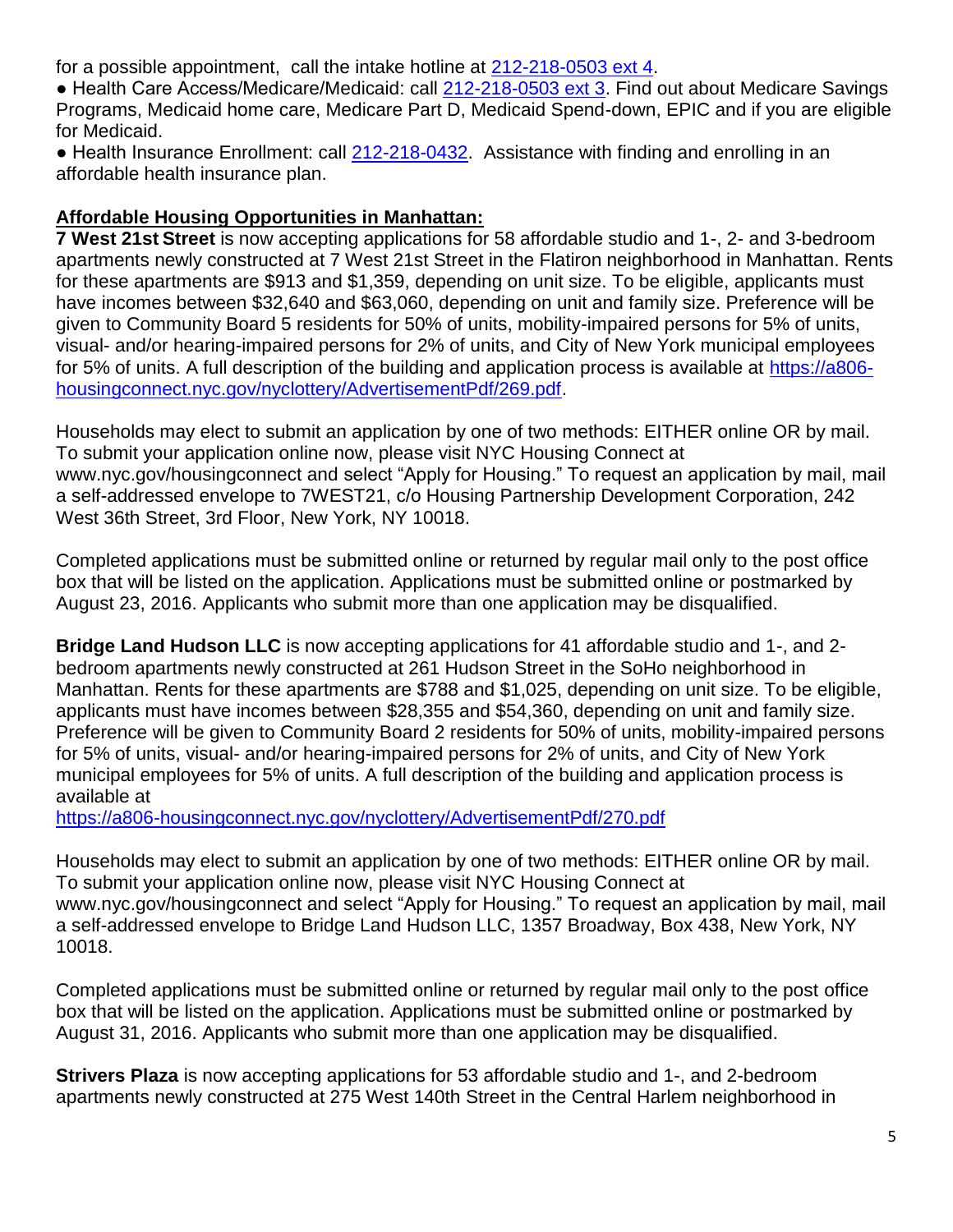Manhattan. Rents for these apartments are \$494 and \$2,4055, depending on unit size and income. To be eligible, applicants must have incomes between \$18,275 and \$158,550, depending on unit and family size. Preference will be given to Community Board 2 residents for 50% of units, mobilityimpaired persons for 5% of units, visual- and/or hearing-impaired persons for 2% of units, and City of New York municipal employees for 5% of units. A full description of the building and application process is available at

[https://a806-housingconnect.nyc.gov/nyclottery/AdvertisementPdf/278.pdf.](https://a806-housingconnect.nyc.gov/nyclottery/AdvertisementPdf/278.pdf)

Households may elect to submit an application by one of two methods: EITHER online OR by mail. To submit your application online now, please visit NYC Housing Connect at www.nyc.gov/housingconnect and select "Apply for Housing." To request an application by mail, mail a self-addressed envelope to Strivers Plaza, 87-14 116th Street, Richmond Hill, NY 11418.

Completed applications must be submitted online or returned by regular mail only to the post office box that will be listed on the application. Applications must be submitted online or postmarked by September 23, 2016. Applicants who submit more than one application may be disqualified.

**225 East 39th Street Apartments** is now accepting applications for 75 affordable studio and 1-, 2 and 3-bedroom apartments newly constructed at 225 East 39<sup>th</sup> Street in the Murray Hill neighborhood in Manhattan. Rents for these apartments are \$833 and \$1,247, depending on unit size. To be eligible, applicants must have incomes between \$29,898 and \$63,060, depending on unit and family size. Preference will be given to Community Board 6 residents for 50% of units, mobility-impaired persons for 5% of units, visual- and/or hearing-impaired persons for 2% of units, and City of New York municipal employees for 5% of units. A full description of the building and application process is available at

[https://a806-housingconnect.nyc.gov/nyclottery/AdvertisementPdf/282.pdf.](https://a806-housingconnect.nyc.gov/nyclottery/AdvertisementPdf/282.pdf)

Households may elect to submit an application by one of two methods: EITHER online OR by mail. To submit your application online now, please visit NYC Housing Connect at www.nyc.gov/housingconnect and select "Apply for Housing." To request an application by mail, mail a self-addressed envelope to East 39th Street Apartments, 1357 Broadway, Box 309, New York, NY 10018.

Completed applications must be submitted online or returned by regular mail only to the post office box that will be listed on the application. Applications must be submitted online or postmarked by September 27, 2016. Applicants who submit more than one application may be disqualified.

## **Metrocard Bus and Van Schedule:**

The MTA offers MetroCard-related services throughout New York City through mobile buses and vans. Buses provide a full range of services, including applying for or refilling a Reduced-Fare MetroCard, buying or refilling a regular MetroCard, or getting answers to a MetroCard-related question. Vans sell Unlimited Ride MetroCards and Pay-Per-Ride MetroCards, and they refill MetroCards and Reduced-Fare MetroCards. Buses and vans will be in my district on the following dates and locations:

August 9, 9 - 10:30 am, 92 Street & Lexington Avenue – Bus August 9, 11:00 am - 12:30 pm., 86 Street & Lexington Avenue – Bus August 9, 1:30 - 2:30 pm, 68 Street & Lexington Avenue – Bus August 10, 9 - 10:30 am, 79 Street & 3 Avenue – Bus